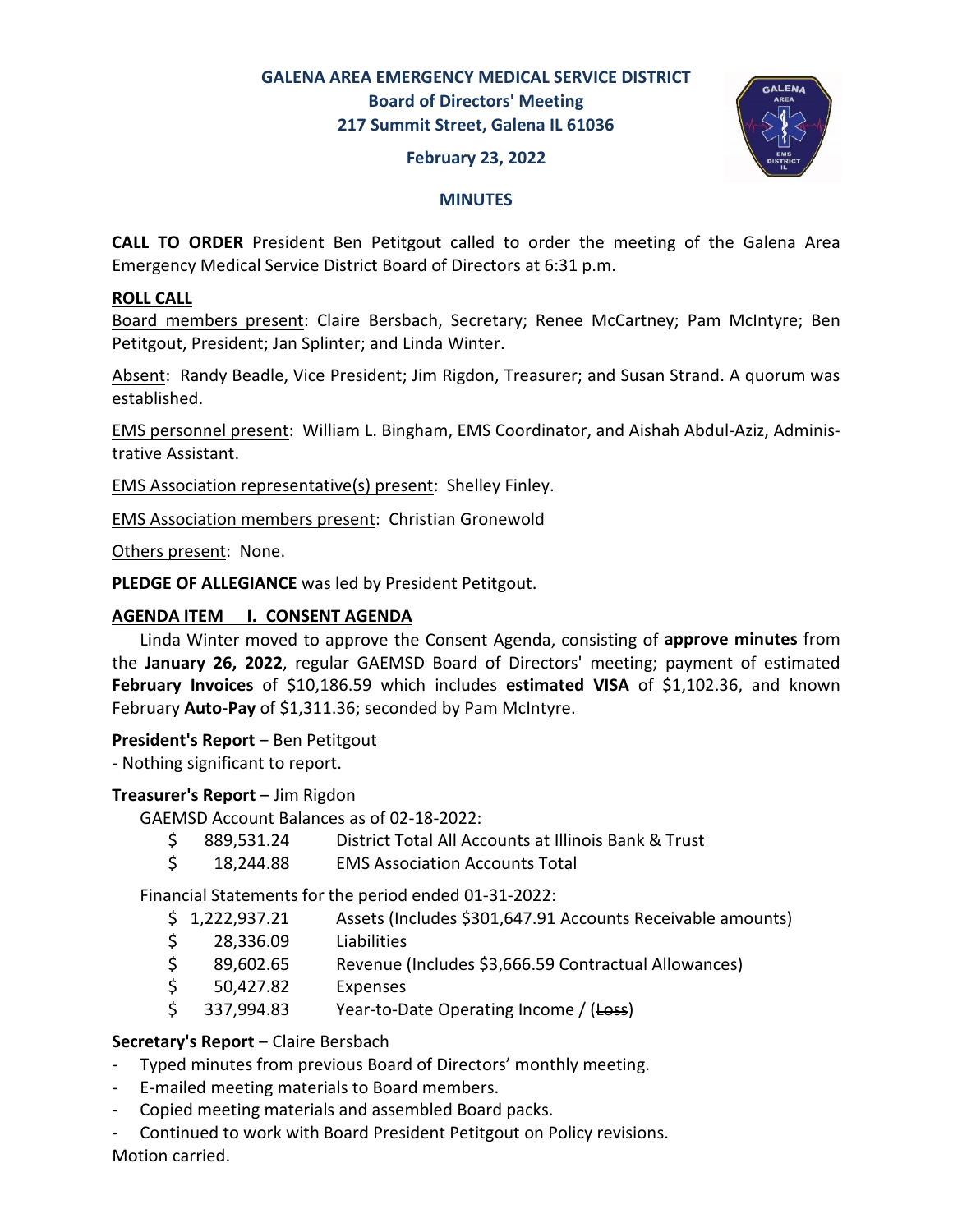#### END OF CONSENT AGENDA

#### AGENDA ITEM II. CITIZEN'S COMMENTS - None.

#### AGENDA ITEM III. REPORTS

#### 1. **EMS Coordinator's Report** – William Bingham

 EMS Coordinator Bingham reported Dr. Cullen Kehoe and Cory Fleege attended our monthly EMS Training on February 1 to discuss and take questions about transport issues at Midwest Medical Center (MMC). This followed a previous second meeting addressing issues with just a few MMC Emergency Department Nurses making unnecessary attempts to not accept our patients for no legitimate reason. Dr. Kehoe shared with us that what transpired in three different situations was unacceptable. He spoke about coordination and the relationship between the two agencies. Since this meeting, we have transferred several patients to MMC with no problems.

Paperwork for **Alternate Rural Staffing** was recently submitted to Richard Robinson. This is to renew our waiver that expires next month. Alternate Rural Staffing allows us to respond with an EMT and EMR, instead of two EMTs. (Sent February 19, 2022.)

Paperwork for System Modification for In-Field Upgrade has been submitted to Richard Robinson. This request is to allow us to **provide ALS service** when we have a paramedic onboard. Richard has stated that he does not see any issues and expects to hear back within two weeks. (Sent February 21, 2022.)

1-A20 was out of service for the past two weeks for repairs. We were running with one ambulance. East Dubuque and Elizabeth were notified to assist if needed. 1-A20 is now back in service. It went to Dubuque this morning (February 23) and returned today. Call volume was down so we were able to run calls without interruption, except on a call on February 19.

The Station's water heater broke down and quit and was replaced the next day.

Galena Territory Association's Annual Meeting and Exhibitor Fair is Saturday, February 26. We will have three members participating 9:00 a.m. to 1:30 p.m.

**Rugged Tough Book computers** are in both ambulances and functioning. These allow reports to be done and communication directly with Dispatch through CAD.

The **EMT Training Class** is holding strong at 16 members.

There was a Mass Casualty Incident (MCI) on Dodge Street February 19, 2022. This incident came in February 19 at 6:29 p.m. as a motor vehicle accident - 13 people in a transit vehicle that came down Dodge Street from Hill Street, went across Franklin Street, and traveled up North Dodge with no brakes to slow the vehicle down.

Responding: Galena Area EMS, Galena Fire Department, and Galena Police Department. Several EMS members not on call responded to the scene to assist. Christian Gronewold immediately called for an additional ambulance. The triage component went as well as can be expected given the nature of the response, potentially multiple patients, and working on the slant of Dodge Street in very cold conditions.

 As triage was underway, MMC was notified of multiple patients. They responded they had only one Nurse and one Doctor on duty. Ten of our EMS members committed to proceed to MMC to assist at the Emergency Department and stayed there to assist until around 9:20 p.m.

During this Mass Casualty, Galena Area EMS was toned out to two additional and separate medical calls. Hazel Green was notified to a call per Mutual Aid near North Highway 84. Another call in Galena was handled by our crew after transporting the mass casualty patient to MMC.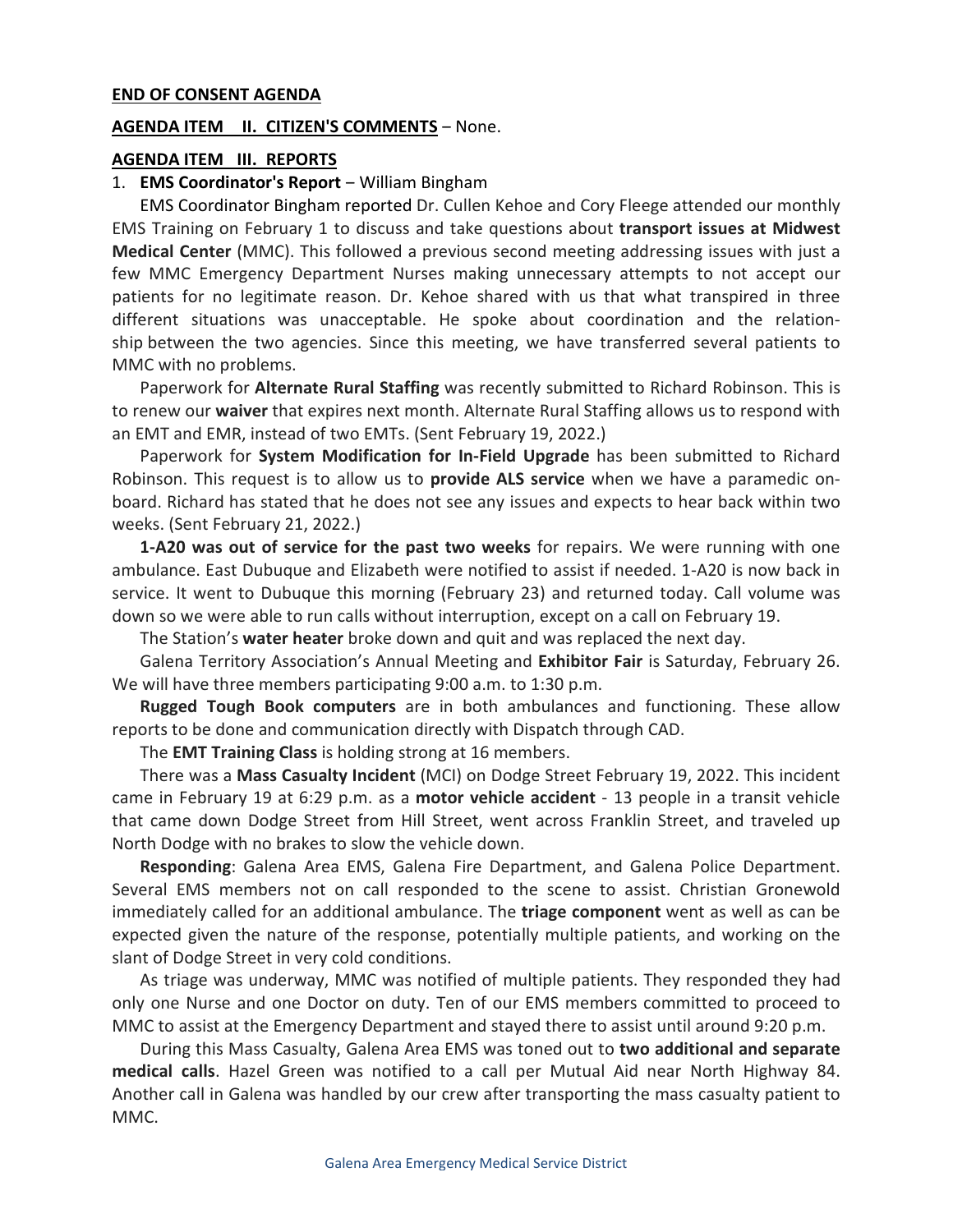## AGENDA ITEM III. REPORTS – continued:

1. EMS Coordinator's Report - William Bingham - continued:

 Nine victims were transported to MMC by Galena Area EMS. East Dubuque Fire/EMS and Hazel Green assisted Galena Area EMS on scene. East Dubuque transported two patients. Hazel Green took two refusals from the accident.

Galena Area EMS Enroute 6:38 p.m. On Scene 6:41 p.m. To Hospital 7:14 p.m. (On scene time 33 minutes) Arrive Hospital 7:25 p.m.

Back to Quarters 9:20 p.m. (Call Total - 2 hours, 42 minutes)

 We are currently putting together additional details of this call response in anticipation of being requested to provide information should any lawsuits result.

An MCI Briefing will take place on Sunday, February 27, from 3:00 to 5:00 p.m. at the EMS Station.

Number of calls as of February 23, 4:00 p.m., =  $39 + 1 + 9$  (MCI) = 48 patients January had 80 emergency calls.

### 2. **Administrative Assistant** – Aishah Abdul-Aziz

Aishah reported a donation of \$200.00 from Bob Todd (a 15 year EMT) in memory of his wife, Patricia; and donations in memory of Chip Roddick of \$100.00 from Lynn Gallagher and \$250.00 from the JDC Bar Association. Thank You notes have been sent. The Lions' Club donated \$1,000.00; EMS Coordinator Bingham sent a Thank You note.

Aishah has been working on Budget line items reviewing any items that no longer apply. She is also reviewing wages to prepare information for the Budget Committee.

### 3. Fleet Manager – Wayne Moyer

Moyer was not in attendance at the meeting. Information provided by EMS Coordinator, Bill Bingham: 1-A20 was out of service for two weeks related to crash repairs which have been completed. It is now back in service.

### 4. **EMS Association Representative** - Shelley Finley

 Shelley reported the EMS Association business meeting was held prior to the Training session in February. Topic covered packaging full vacuum bag (splint).

 Doug Rahden attended the meeting. He is a GAEMSD EMT, a member of The Galena Territory Association, and a member of the Scales Mound Fire Protection District. Doug advised GAEMSD EMS personnel of the newly acquired **heart monitor** which has been put on the nontransport "Rescue" vehicle located at The Territory Fire Station. The monitor is the same as those which GAEMSD has. Shelley commented it was a good training session and was well attended.

### 5. Committee Report(s)

Ambulance Replacement Committee - Jeremy Werner, Chair

In the absence of Jeremy Werner, President Petitgout advised that the Committee met with Klocke's Emergency Vehicles Tuesday, February 15, and fine-tuned the list of which features we want for the new ambulance. Still waiting on the VIN, cab and chassis.

 February 22 met with Signcraft, Inc. A design has not yet been determined; no estimated pricing yet from Signcraft, Inc. The project is moving along. A new radio (approximately \$4,000.00) will be added to the overall cost.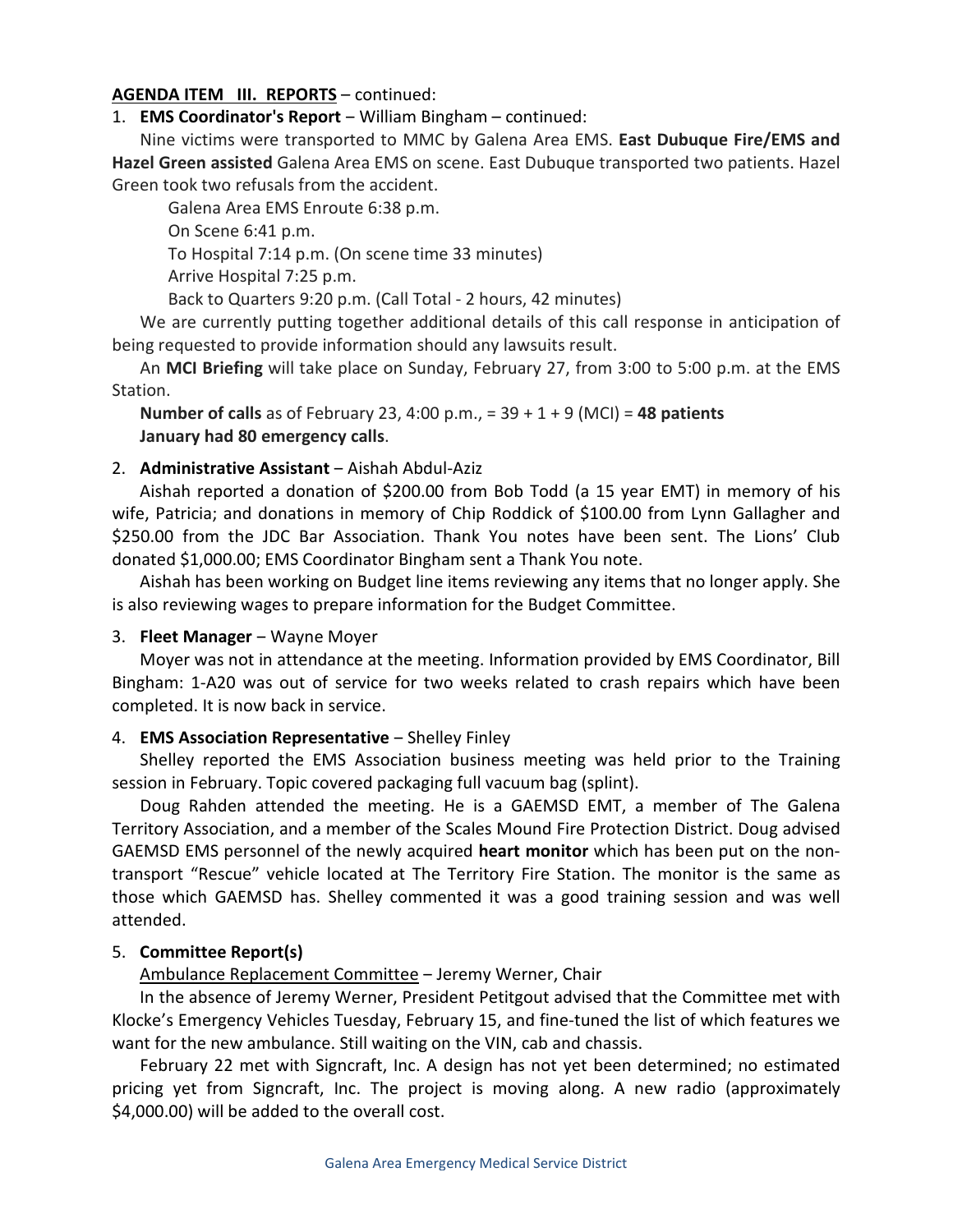## AGENDA ITEM III. REPORTS - continued:

### Budget Committee

President Petitgout advised that the Committee met February 2 and began an initial review of projected Revenues and Expenses line items. The Committee will be considering possible wage increases for the EMS Coordinator, Administrative Assistant, EMS Personnel, and the impact of a wage for Paramedic(s).

Petitgout displayed the work-in-progress Budget for the Board, commenting he would like to get it approved at the April meeting in order to get it to our accounting firm in May.

### AGENDA ITEM IV. UNFINISHED BUSINESS - None.

#### AGENDA ITEM V. NEW BUSINESS

1. Ben Petitgout moved to Resubmit a Request for Rural Waiver Status to SwedishAmerican Hospital/UW Health; seconded by Claire Bersbach. Petitgout commented that EMS Coordinator Bingham alluded to this in his report. Approving the Request is a formality. The Rural Waiver allows us to respond with one EMT and one EMR. Without the Rural Waiver, we would be required to respond with two EMTs. Motion carried.

2. Renee McCartney moved to approve the Policy: Freedom of Information Act (FOIA) – Designated Legal Holidays; seconded by Jan Splinter. The proposed Policy was e-mailed to the Board February 18 for review prior to the meeting. The purpose is to establish designated holidays related to the timelines required for FOIA replies. Motion carried.

3. Claire Bersbach moved to approve Standby Rates Effective March 1, 2022; seconded by Linda Winter. These rates have not been updated in the past two years. The chart of proposed Standby Rates was e-mailed to the Board February 18 for review prior to the meeting. Motion carried.

4. Ben Petitgout moved to discuss and possibly take action on **Meeting Room Upgrades** consisting of Acoustics, Lighting, and HVAC; seconded by Claire Bersbach. In March 2020 Petitgout reached out to various vendors regarding Acoustics, Lighting, and HVAC improvements to the meeting room. He recently obtained updated costs to accomplish the upgrades. Option A requires three vendors, totaling \$8,427.39 to install a drop ceiling of acoustical tiles, convert lighting to LED, and make improvements to the HVAC system.

 Option B would adhere acoustic tiles to areas of the ceiling and walls and would achieve an 85% improvement in the decibel level. Option B would not make improvements to lighting or HVAC, and would cost a little over \$11,000.00.

 The project will not be started prior to June due to the EMT training classes being held in the meeting room through May 24. The Board unanimously voted on Option A. Motion carried.

5. Linda Winter moved to Adopt IRS Standard Mileage Rate Reimbursement of 58.5 cents per mile; seconded by Jan Splinter. Information was e-mailed to the Board February 18 for review prior to the meeting. This Rate is effective immediately and applies to persons using their personal vehicle in conducting GAEMSD business. Motion carried.

### AGENDA ITEM VI. CITIZEN'S COMMENTS - None.

### AGENDA ITEM VII. BOARD MEMBER CONCERNS AND COMMENTS

Pam McIntyre said "Thank You" to EMS Crew members related to the Mass Casualty incident referenced in EMS Coordinator Bingham's report.